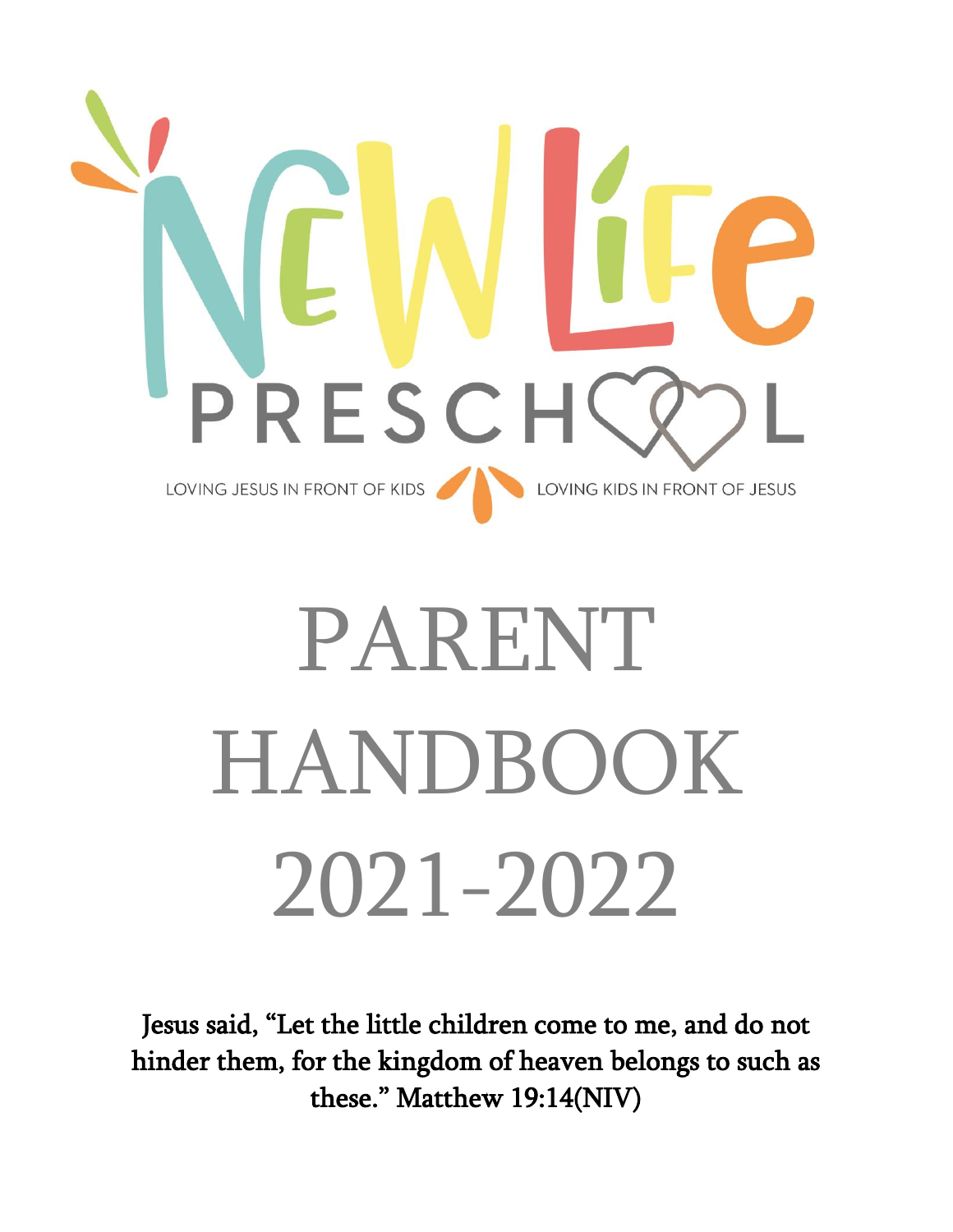### **Table of Contents**

| Welcome to New Life Preschool          | 3  |
|----------------------------------------|----|
| Our Mission, Vision, Values            |    |
| Our Preschool Program                  | 5  |
| Hours of Operation                     | 5  |
| Admissions                             | 6  |
| Tuition & Registration                 | 6  |
| <b>Preschool Staff</b>                 | 6  |
| Daily Schedule                         | 7  |
| <b>Expected Outcomes for Preschool</b> | 8  |
| Snacks & Meals                         | 12 |
| Nap Time/Rest Time                     | 13 |
| Clothing                               | 13 |
| <b>Potty Training</b>                  | 13 |
| Sign In/Sign Out Procedure             | 14 |
| Wellness Policy & Assessment           | 14 |
| <b>Medication Dispensing</b>           | 14 |
| Accidents & Injuries                   | 15 |
| Notification of Withdrawal             | 15 |
| Attendance                             | 15 |
| <b>Field Trips</b>                     | 15 |
| Discipline Policy                      | 15 |
| Parent Involvement                     | 16 |
| Fee Schedule                           | 16 |
| <b>Additional Fees</b>                 | 17 |
| <b>CAP/SLO</b>                         | 17 |
| <b>Evacuation Policy</b>               | 18 |
| Anti-Discrimination Policy             | 18 |
| Other Important Information            | 19 |
| <b>Right to Interview</b>              | 19 |
| <b>Mandated Reporting</b>              | 19 |
| <b>Contact Information</b>             | 20 |

Addendum A (Fee Schedule)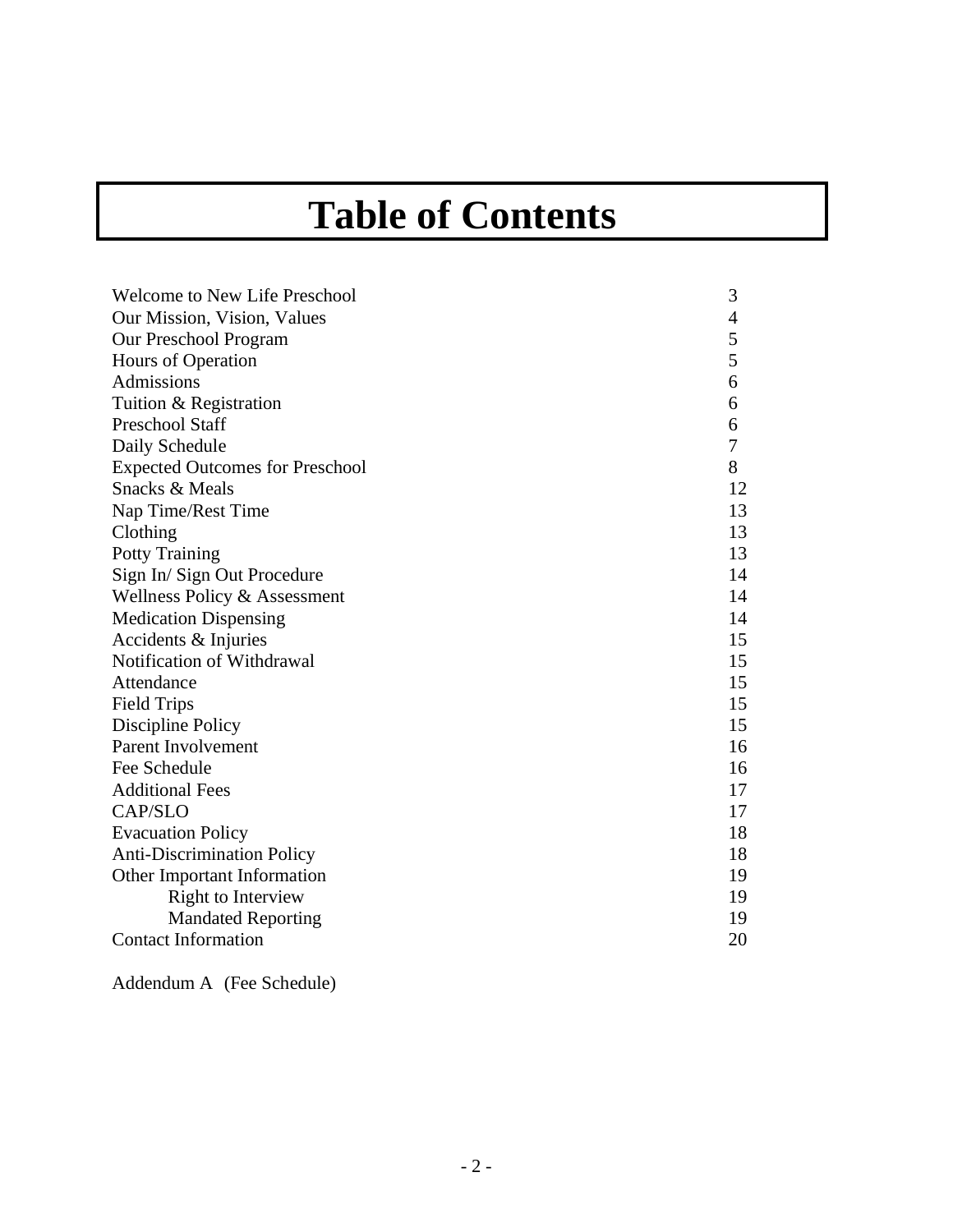### **Welcome To New Life Preschool**

Dear Parents, Grandparents, and Guardians,

The New Life Preschool staff would like to welcome all Students, Parents, Grandparents, and Guardians. The Preschool Staff is committed to providing students with a quality program where children are encouraged to develop spiritually, socially, emotionally, physically, and academically. All of us at New Life Preschool welcome your interest and involvement in our program.

The purpose of this handbook is to provide you with general information about the Preschool. Parents, Grandparents, and Guardians are welcome to visit classes and to provide any voluntary service to the school. We welcome you to New Life Preschool and look forward to a great year with your children.

Grace & Peace,

Courtney Crosson, Preschool Director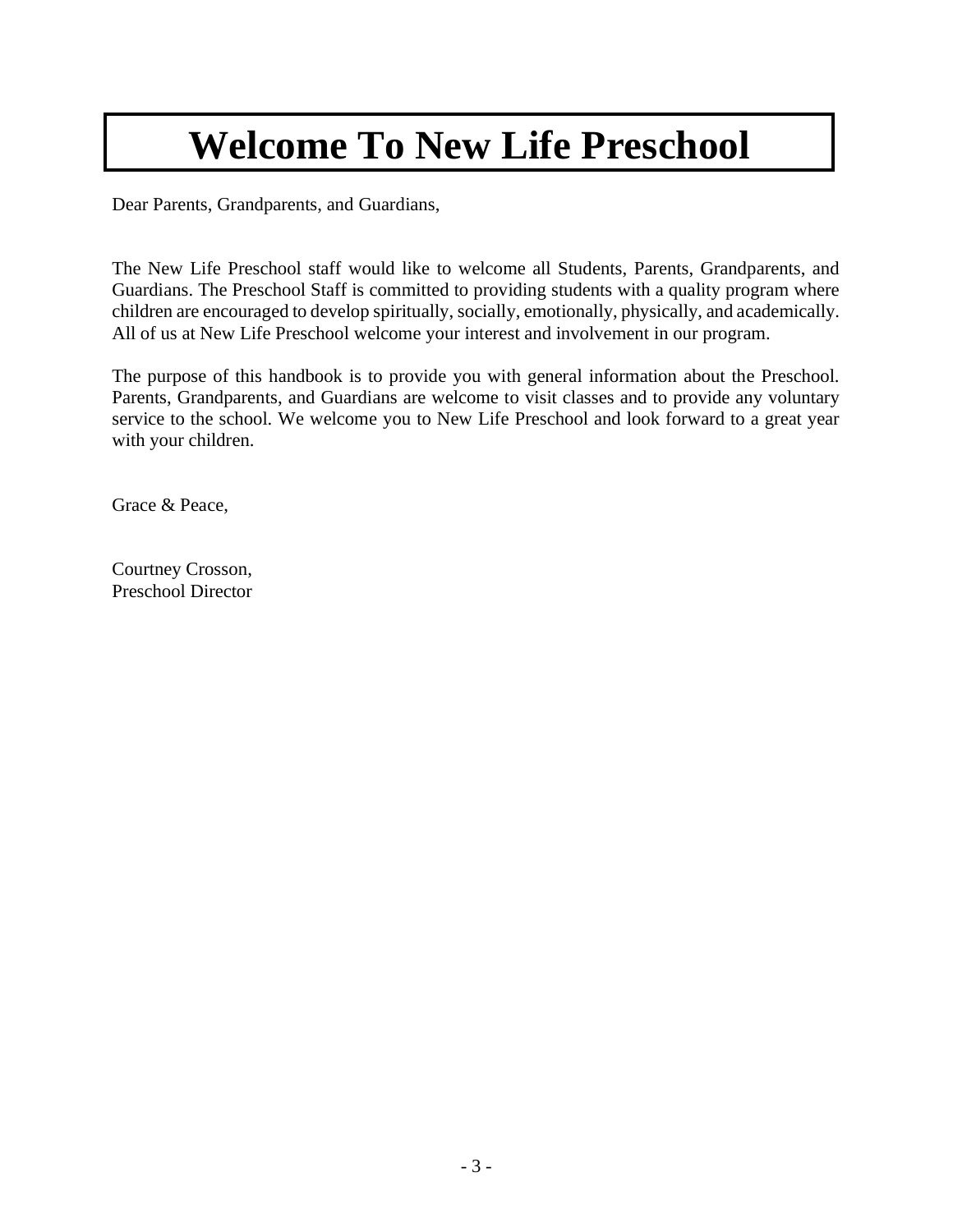### **Our Mission**

To impact children and their families for Christ by loving God in front of children and loving children in front of God.

### **Our Vision**

At New Life Preschool we acknowledge the importance of a child's developmental years. We strive to provide a quality program by teaching children about Jesus and how much He loves them. Our primary goal is to partner with parents in teaching their children in the areas of spiritual, emotional, social, physical, and academic development while introducing such virtues as respect, responsibility, cooperation, patience, obedience, and self-control.

### **Our Values**

Our values are to:

- Embrace and encourage families as we partner together in planning the steps of their child's  $\blacksquare$ Christian early childhood education.
- Build a solid Christ-Centered foundation by offering opportunities for learning age- $\blacksquare$ appropriate bible stories, songs of praise, and prayer.
- Teach children who Jesus is, that He loves them and has a plan for their lives so that they will be able to create that love with their family, school, and community.
- Present learning in a way that will stimulate a child's curiosity by intentionally providing materials that are fun, exciting, and new.
- **Through observation and assessment, create a child-targeted curriculum based on our** knowledge of how children learn in order to ensure that every child is successful.
- Provide a gifted, caring, and loving Christian staff that are educated in child development and qualified to work with toddlers and preschool age children through the California Department of Social Services.
- Provide the safest most secure environment by maintaining visibility of the children at all times, assessing the environment and toys daily, and screen all teaching staff, volunteers, and visitors.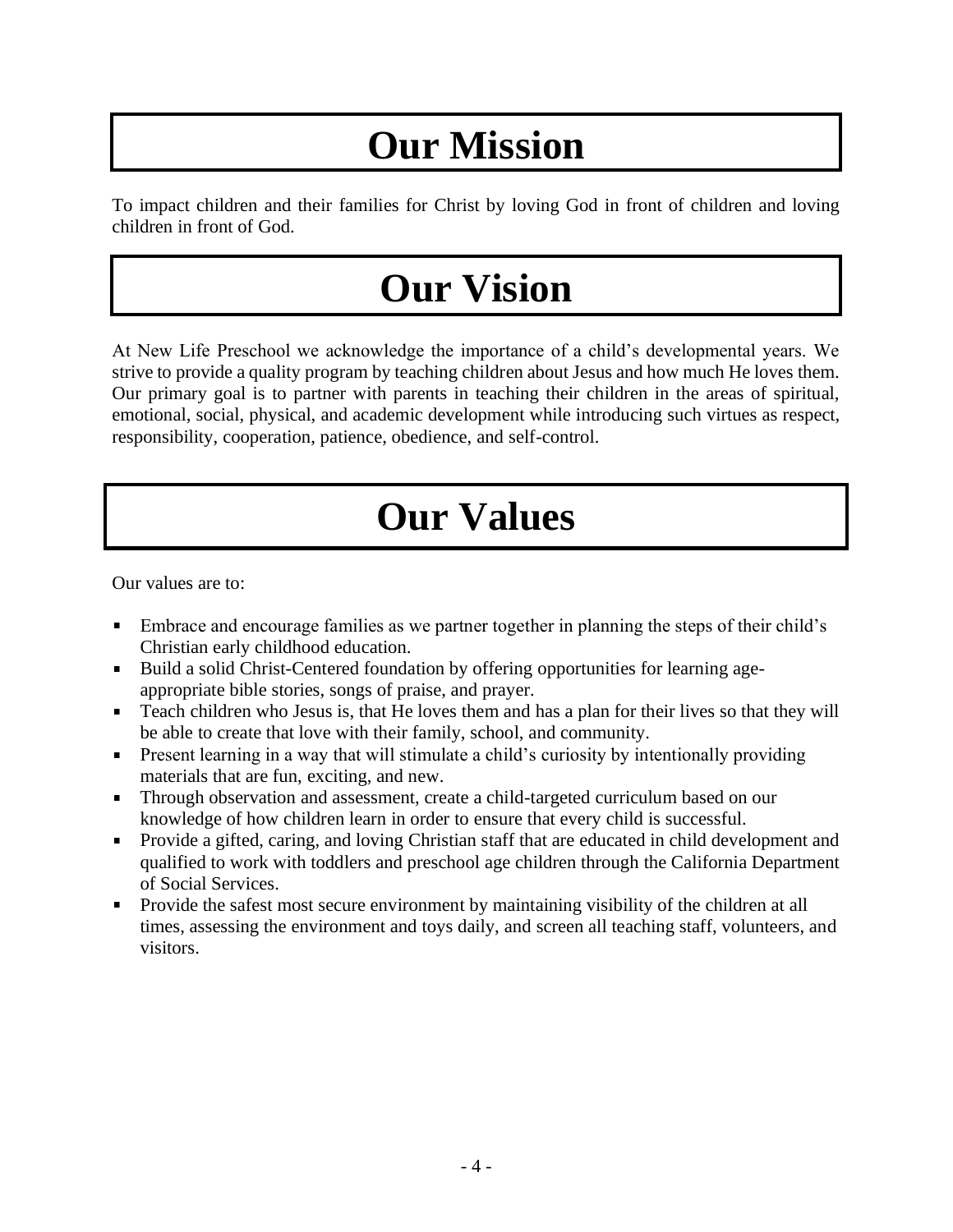### **Our Preschool Program**

At New Life Preschool, we believe that all children learn by being active participants who explore, experiment, and inquire. During play, all children are free to experiment, attempt, and try out possibilities, enabling them to reach above and beyond their usual level of abilities. Play offers all children opportunities to master their environment. When children play, they are in command; they use their imagination and power of choice to determine the conditions of play. In an environment where all children are allowed to discover independently at their own pace and in their own unique way they are more likely to become enthusiastic, inquisitive learners.

Our environments are set up with areas to learn through blocks, language  $\&$  literacy, creative art, dramatic play, math, sensory, and science. We use "Group Time" to explore areas such as the Bible, songs and finger play, calendar, shapes, numbers, colors and phonics. An activity is planned each day to reinforce either our weekly theme, Bible story, or to demonstrate developmental growth.

Our Bible curriculum is called Route 52: 52 weeks of learning about Bible Stories & Bible People. The weekly Bible story is taught in the classroom during Jesus Time as well as our weekly chapel with either our teachers or guest ministry leaders. Activities are also included to reinforce the stories.

### **Hours of Operation**

New Life Preschool is in operation between the hours of 7:30am-5:30pm, Monday through Friday, year-round. We observe the following holidays:

| January***        | New Years Day, Martin Luther King Jr. Birthday |
|-------------------|------------------------------------------------|
| February          | Presidents Day                                 |
| March or April*** | Good Friday (we close at noon),                |
| $May***$          | <b>Memorial Day</b>                            |
| June**            | Two and one-half teacher-in-service days       |
| July              | Independence Day                               |
| August**          | Three teacher-in-service days                  |
| September         | Labor Day                                      |
| October***        | Staff Development (close at 3pm)               |
| November          | Veterans Day, Thanksgiving and the day after   |
| December*/***     | Christmas Day and the day after                |

\*One floating holiday

\*\*Five and one-half days total for teacher-in-service planning \*\*\*Preschool will close at 3:00pm approximately seven Friday's a year for staff development.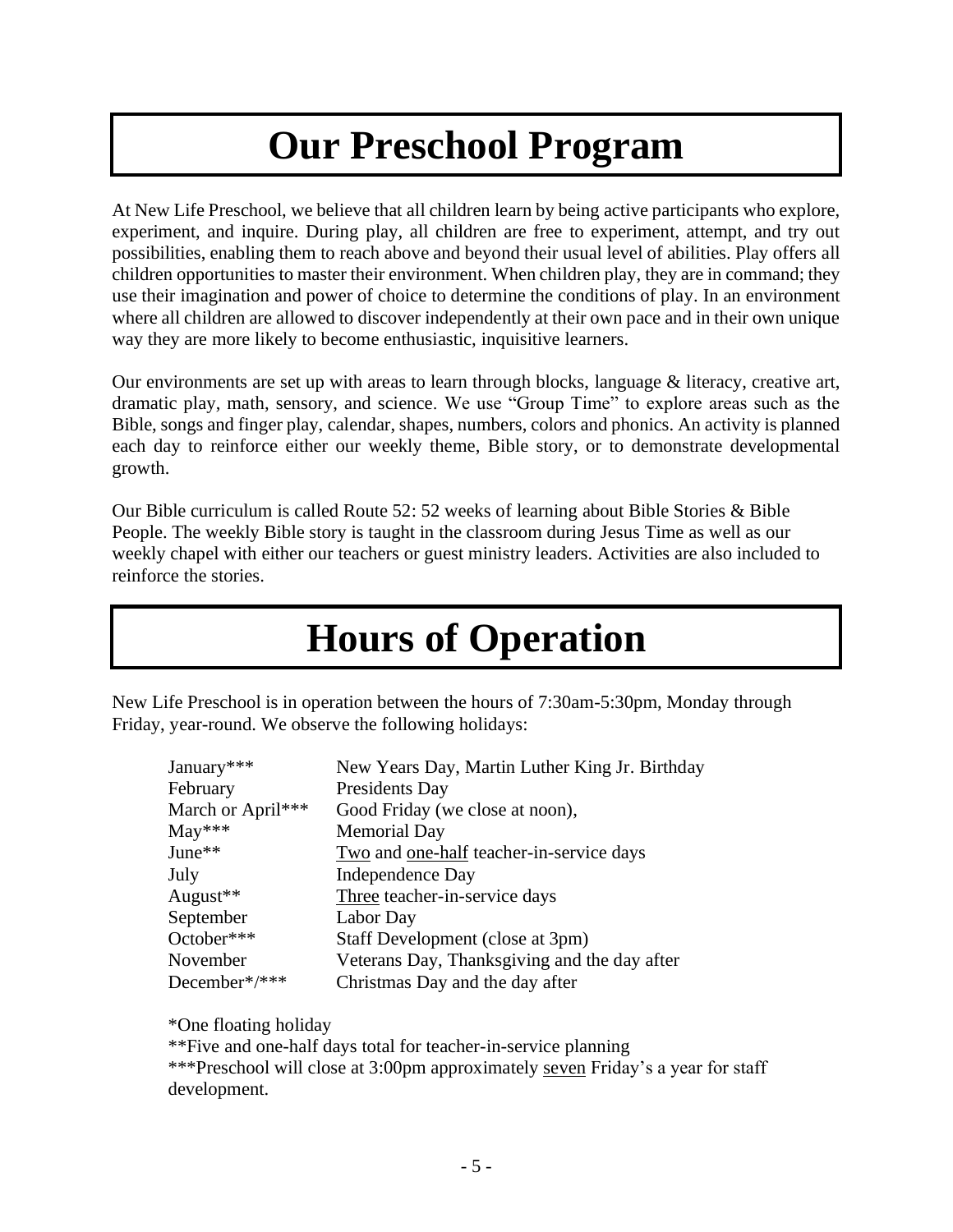### **Admissions**

New Life Preschool admits students 2 - 5 years of age, of any race, color, faith, national or ethnic origin, as well as children with varying abilities, to all the rights, privileges, programs, and activities generally accorded or made available to students at the school. Enrollment priority is given to students who have attended the prior academic school year without termination (this includes summer), siblings of students who currently attend, and then students on our Waiting List. Enrollment is based upon the Lucia Mar Unified School District entry dates, for example:

- Two years old between September 1, 2020 and August 15, 2021 2 year old Class
- Three years old between September 1, 2020 and August 31, 2021 Preschool Class
- Four years old between September 1, 2020 and August 31, 2021 Pre-K Class

Your child will be admitted to New Life Preschool after completing all of the necessary forms (available online at [www.newlifepreschool.com\)](http://www.newlifepreschool.com/) along with a copy of your child's immunization record and Physicians Report, which may be obtained from the pediatrician. We ask that you attend at least one interview with the Preschool Director where the Admissions Policy will be reviewed and signed by the parents or guardian and the preschool director, at which time a starting date will be determined. Schedule changes may be made with the director by amending the Admission Policy but must be made prior to the start of the new month. Schedule changes and tuition adjustments will only be made at the first of the month.

### **Tuition and Registration**

A registration fee of \$150 is due upon the receipt of the first invoice and is non-refundable unless we are unable to accept your child. The registration fee is re-billed every July thereafter for as long as your child attends the preschool, with the registration fee being prorated after July for new families. Parents are responsible to pay in full each month; tuition is due on the first of each month for the month of service. If your child cannot attend school, you are still responsible for the full month's tuition. See Admission Policy for a complete list of fees.

### **Preschool Staff**

When choosing our teachers, New Life Preschool looks for those who have the ability and desire to help and care for young children. It is our policy to hire dedicated Christians who have a sincere love for Jesus Christ and will pass that love onto the children. All of our teachers are fully qualified by the State of California and have completed Early Childhood Education units or possess a degree or child development permit.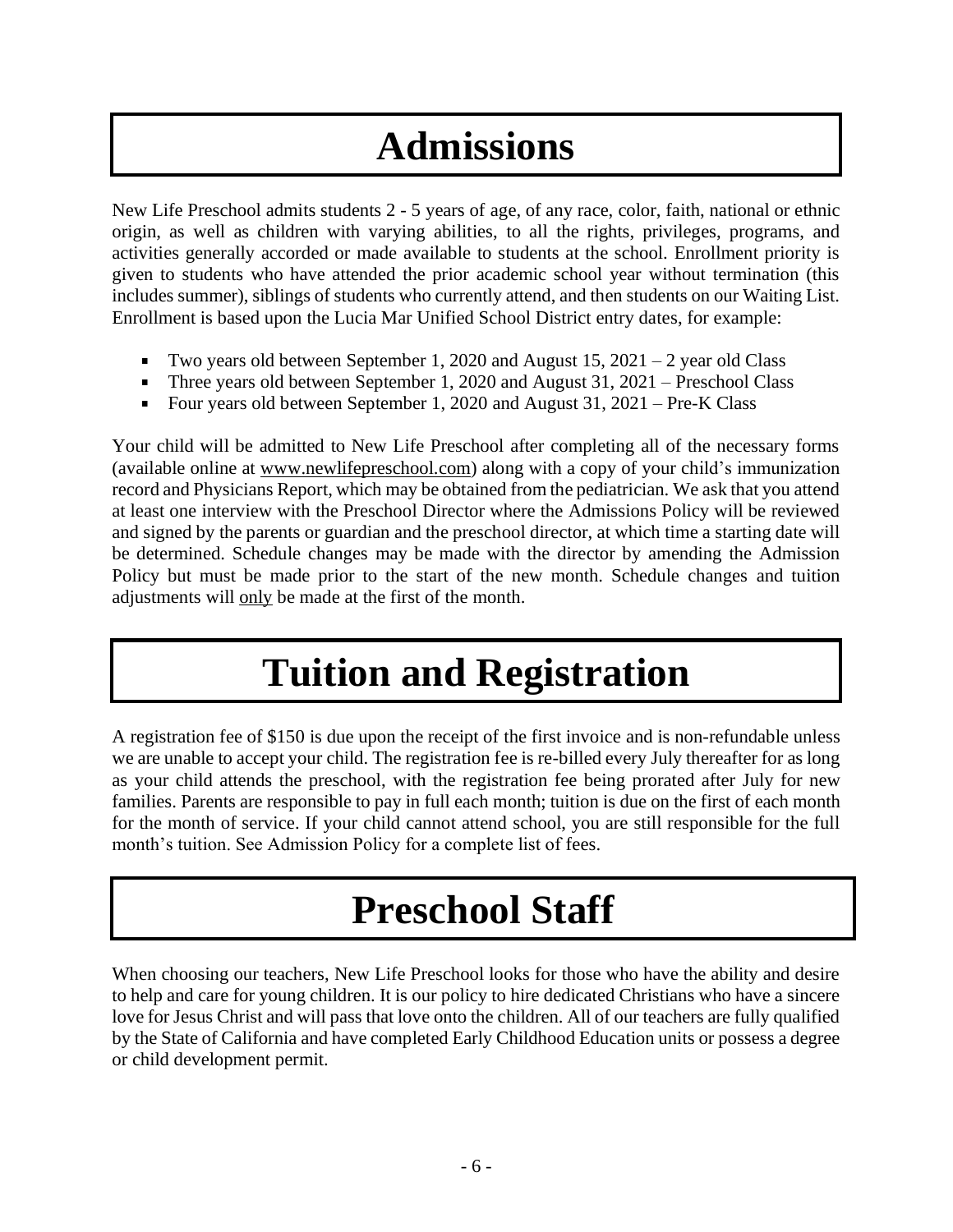### **Daily Schedule**

7:30-8:30am Creative Play at Centers-Free Art (Room 2)

- 8:30-8:45am Story Time (Room 2)
- 8:45-9:30am Choice Play (Individual classes)
- 9:30-9:45am Group Time (One) **Bible Story Chapel**  $\blacksquare$ 9:45-10:00am Hand Washing/Snack

#### **Rooms 4/5 and 6 (3 yr. old classes)**

- 10:00-11:00am Outside Play
- 11:00-12:00am Group Time

This may include:

- Alphabet/Phonics, Numbers, Colors, and Shapes
- $\mathbf{u}$ Calendar and Weather
- $\mathbf{r}$ Language and Literacy
- **Music and Movement**
- Social Development (Sharing)  $\blacksquare$
- Activity Time

This may include:

- Fine Motor Development
- $\blacksquare$ Language Development
- Math Development  $\blacksquare$
- Science & Art
- Social Development  $\blacksquare$

#### **Rooms 7 and 8 (Pre-K classes)**

#### 10:00-11:00am Group Time

This may include:

- $\blacksquare$ Alphabet/Phonics, Numbers, Colors, and Shapes
- Calendar and Weather  $\mathbf{u}$  .
- Language and Literacy
- $\mathbf{u}$  . Music and Movement
- Social Development (Sharing)

Activity Time This may include: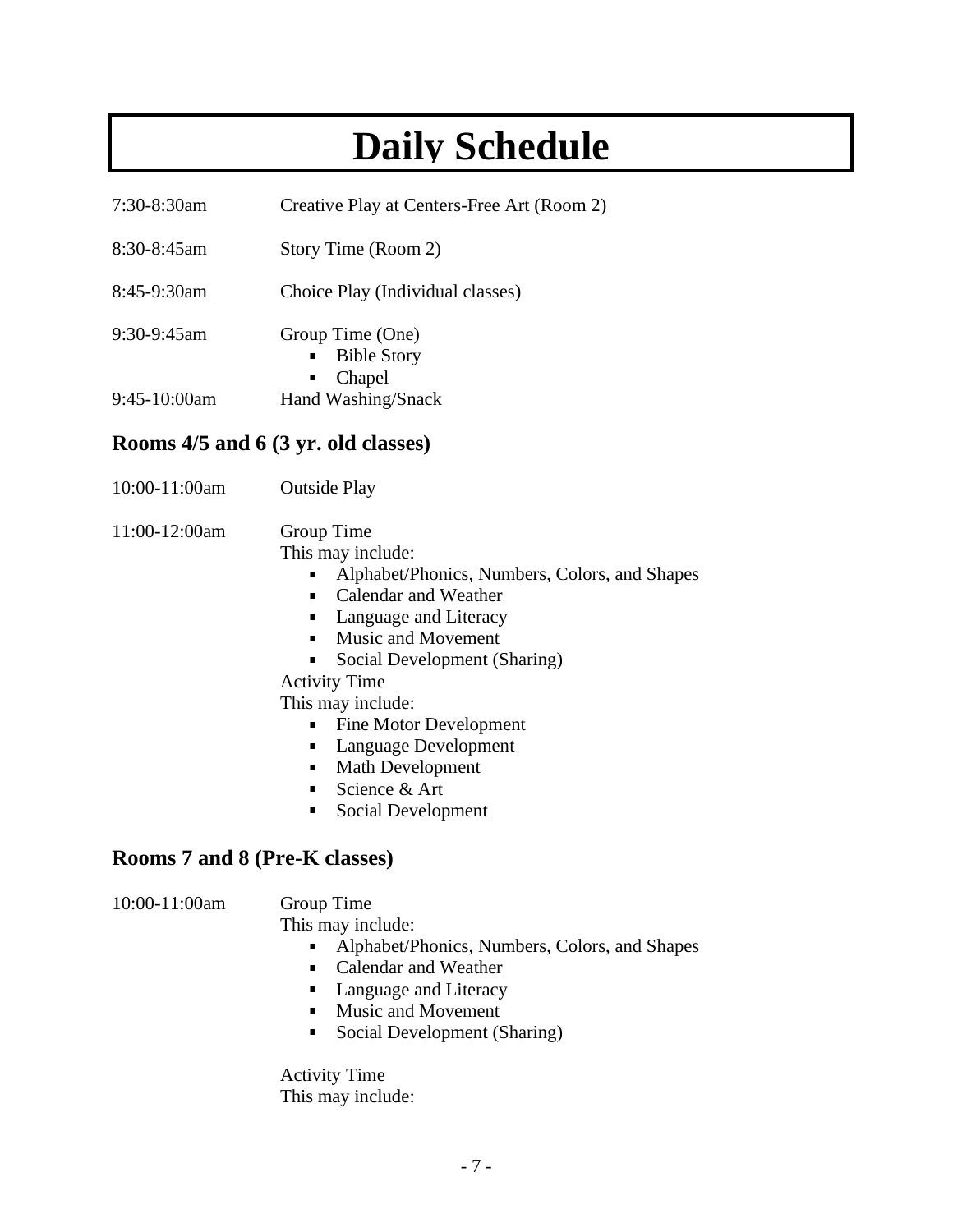### **Daily Schedule**

- Fine Motor Development
- Language Development
- Math Development
- Science & Art  $\blacksquare$
- 11:00-12:00 Outside Play
- 12:00-12:30 Hand Washing/Lunch
- 12:30-3:00pm Naptime or Rest time with Quiet play
- 3:00-3:30pm Hand Washing/Snack
- 3:30-4:15pm Outside Play
- 4:15-5:30pm Group Time/Activity/Free Play (Rooms 1 & 2)

### **Expected Outcomes for Preschool**

The aim of New Life Preschool is to prepare children spiritually, socially, emotionally, cognitively, and physically. We believe that children learn at different stages; therefore, we will assess their progress throughout the year using the following criteria established by the California Preschool Learning Foundations.

#### **SPIRITUAL DEVELOPMENT**

- $\triangleright$  Child will develop an increased understanding about why we praise God for creating us special, how to show love to others, and be a good worker. (Unit 1: Learning that I am special)
- Child will learn to trust God when afraid and to worship God with songs and prayers. (Unit 2: Learning to trust God)
- $\triangleright$  Child will learn to pray before making decisions and how to ask God for help to do what's right. (Unit 3: Learning to do what is right)
- $\triangleright$  Child will learn how they can be brave when they are afraid. (Unit 4: Learning to be brave)
- $\triangleright$  Child will learn that they can choose to pray anytime and anywhere. (Unit 5: Learning to pray always)
- Child will choose to listen to and obey God. (Unit 6: Learning to obey God)
- $\triangleright$  Child will learn how to show love for Jesus and others. (Unit 7: Learning to love)
- $\triangleright$  Child will learn to tell others about the happiness God gives. (Unit 8: Learning to be happy)
- $\triangleright$  Child will learn why we say thank you to God. (Unit 9: Learning to be thankful)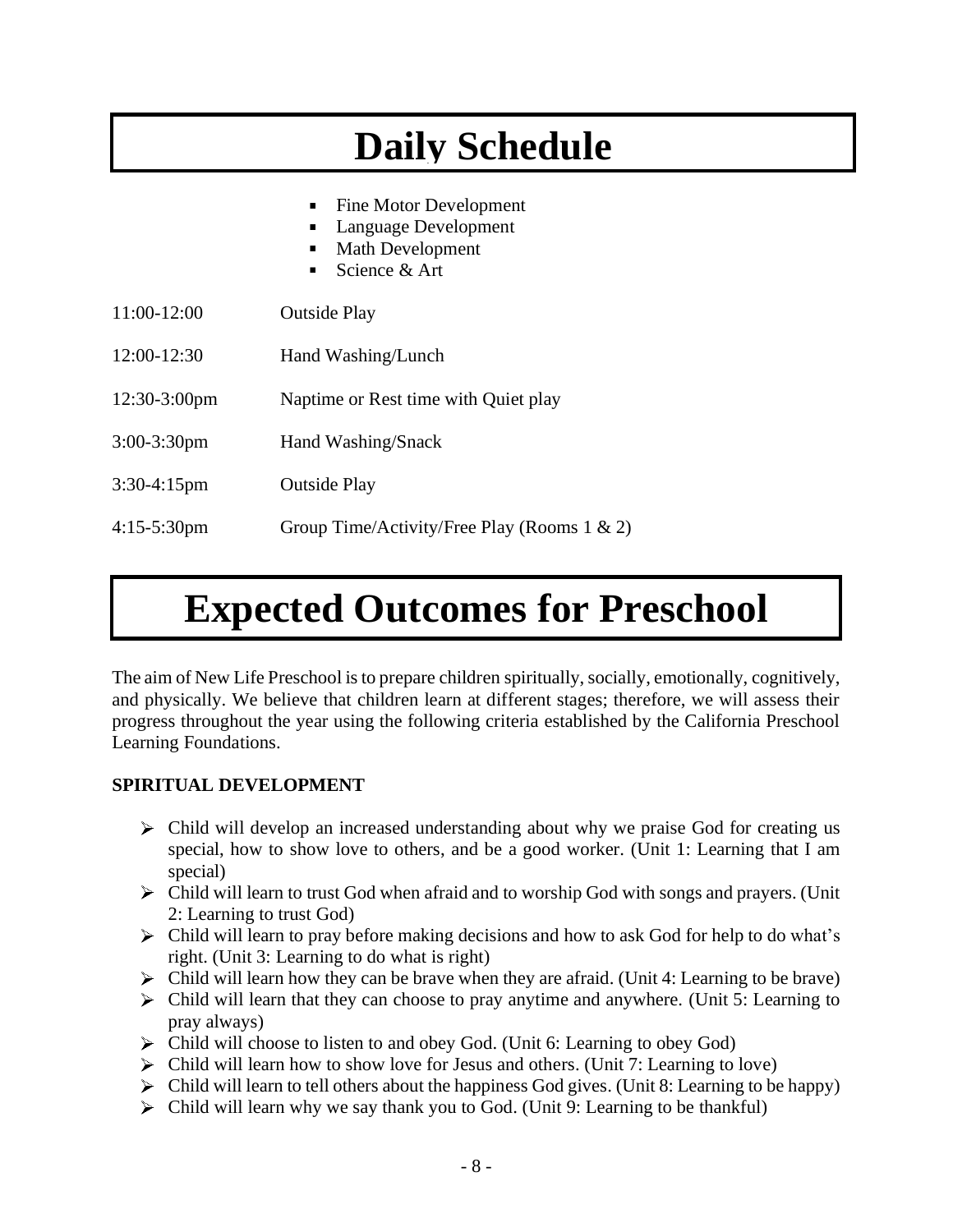- $\triangleright$  Child will learn to share joyfully with others. (Unit 10: Learning to share)
- $\triangleright$  Child will develop an increased understanding of the importance of being helpful to family, friends, and others. (Unit 11: Learning to help others)
- Child will learn to make the right choices. (Unit 12: Learning to follow Jesus)
- Child will develop the ability to tell others about Jesus, and to choose to worship Jesus. (Unit 13: Learning to worship Jesus)

#### **APPROACHES TO LEARNING SELF-REGULATION**

- $\triangleright$  Child develops the capacity to pay attention to people, things, or the environments when interacting with others or exploring play materials. (ATL-REG 1: Attention maintenance)
- $\triangleright$  Child develops the capacity to comfort or soothe self in response to distress from internal or external stimulation. (ALT-REG 2: Self-comforting)
- $\triangleright$  Child explores the environment in increasingly focused ways to learn about people, things, materials, and events. (ALT-REG 3: Curiosity and initiative in learning)
- $\triangleright$  Child increasingly develops strategies for regulating feelings and behavior, becoming less reliant on adult guidance over time. (ALT-REG 4: Self-control of feelings and behaviors)
- $\triangleright$  Child increasingly persists in understanding or mastering activities, even if they are challenging or difficult. (ATL-REG F: Engagement and persistence)
- Child develops the capacity to share the use of space and materials with others. (ATL-REG 6: Shared use of space and materials)

#### **SOCIAL AND EMOTIONAL DEVELOPMENT**

- Child shows increasing awareness of self as distinct from and also related to others. (SED 1: Identity of self in relation to others)
- Child shows developing understanding of people's behaviors, feelings, thoughts, and individual characteristics. (SED 2: Social and emotional understanding)
- $\triangleright$  Child develops close relationships with one or more familiar adults (including family members) and interacts in an increasingly competent and cooperative manner with familiar adults. (SED 3: Relationships and social interactions with familiar adults)
- Child becomes increasingly competent and cooperative in interactions with peers and develops friendships with several peers. (SED 4: Relationships and social interactions with peers)
- $\triangleright$  Child develops the capacity to use objects to represent other objects or ideas and to engage in symbolic play with others. (SED 5: Symbolic and socio-dramatic play)

#### **LANGUAGE AND LITERACY DEVELOPMENT**

- Child understands increasingly complex communication and language. (LLD 1: Understanding of language (Receptive)
- $\blacktriangleright$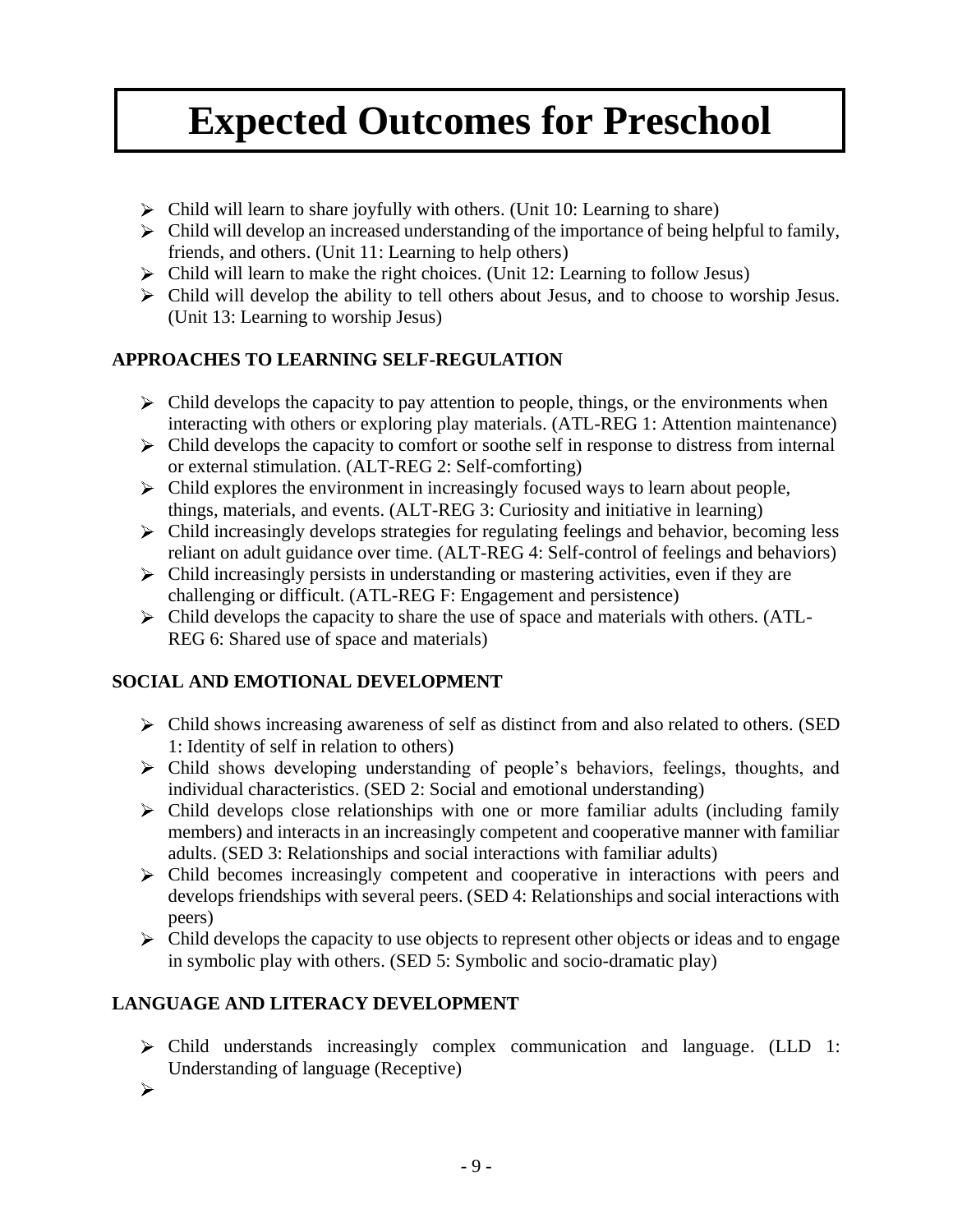- $\triangleright$  Child communicates or acts in response to language and responds to increasingly complex language. (LLD 2: Responsiveness to language)
- Child's communication develops from nonverbal communication to using language with increasingly complex words and sentences. (LLD 3: Communication and use of language (Expressive)
- Child engages in back-and-forth communication that develops into increasingly extended conversations. (LLD 4: Reciprocal communication and conversation)
- Child shows interest in books, songs, rhymes, stories, and other literacy activities in increasingly complex ways. (LLD 5: Interest in literacy)
- $\triangleright$  Child develops capacity to understand details and ideas from age-appropriate text presented by adults. (LLD 6: Comprehension of age-appropriate text)
- Child shows an increasing understanding of the conventions and physical organization of print material and that print carries meaning. (LLD 7: Concepts about print)
- Child shows increasing awareness of the sounds (elements) that make up language, including the ability to manipulate them in language. (LLD 8: Phonological awareness)
- Child shows increasing awareness of letters in the environment and their relationship to sound, including understanding that letters make up words. (LLD 9: Letter and word knowledge)
- $\triangleright$  Child shows increasing ability to write using scribbles, marks, drawings, letters, characters, or words to represent meaning. (LLD 10: Emergent writing)

#### **ENGLISH LANGUAGE DEVELOPMENT**

- Child shows increasing progress toward fluency in understanding English. (ELD 1: Comprehension of English (Receptive English))
- Child will progress toward fluency in speaking English. (ELD 2: Self-expression in English (Expressive English))
- Child shows an increasing understanding of a response to books, stories, songs, and poems presented in English. (ELD 3: Understanding and response to English literacy activities)
- Child shows an increasing understanding that print in English carries meaning. (ELD 4: Symbol, letter, and print knowledge in English)

#### **COGNITION, INCLUDING MATH AND SCIENCE**

- $\triangleright$  Child increasingly shows understanding of how objects move in space or fit in different spaces. (COG 1: Spatial relationships)
- $\triangleright$  Child mirrors, repeats, and practices the actions or words of others in increasingly complex ways. (COG 2: Imitation)
- Child demonstrates an increasing ability to observe, anticipate, and reason about the relationship between cause and effect. (COG 3: Cause and Effect)
- Child shows an increasing ability to compare, match, and sort objects into groups according to their attributes. (COG 4: Classification)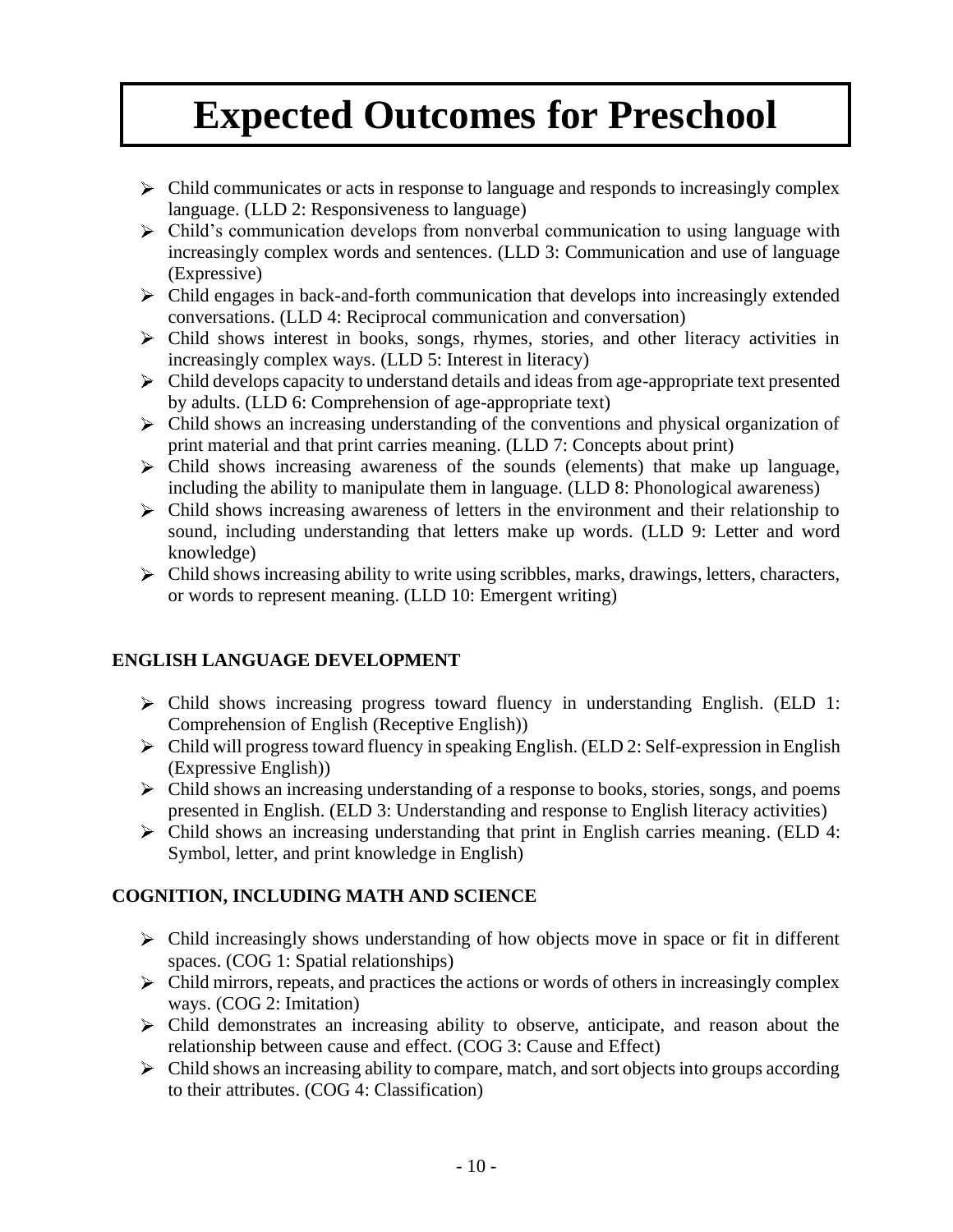- $\triangleright$  Child shows developing understanding of number and quantity. (COG 5: Number Sense) and quantity)
- Child shows increasing ability to add and subtract small quantities of objects. (COG 6: Number sense of math operations)
- Child shows an increasing understanding of measurable properties such as size, length, weight, and capacity (volume), and how to quantify those properties. (COG 7: Measurement)
- Child shows an increasing ability to recognize, reproduce, and create patterns of varying complexity. (COG 8: Patterning)
- Child shows an increasing knowledge of shapes and their characteristics. (COG 9: Shapes)
- Child *observes* and *investigates* objects (living and nonliving things) and events in the environment and becomes increasingly sophisticated in pursuing knowledge about them. (COG: 10 Inquiry through observation and investigation)
- Child develops the capacity to describe and record *observations* and *investigations* about objects (living and nonliving things) and events, and to share ideas and explanations with others. (COG 11: Documentation and communication of inquiry)
- $\triangleright$  Child develops the capacity to understand objects (living and nonliving things) and events in the natural world, including how they change and their characteristics. (COG 12: Knowledge of the natural world)

#### **PHYSICAL DEVELOPMENT-HEALTH**

- $\triangleright$  Child moves body and interacts with the environment, demonstrating increasing awareness of own physical effort, body awareness, spatial awareness, and directional awareness. (PD-HLTH 1: Perceptual-motor skills and movement concepts)
- Child shows increasing proficiency in fundamental *locomotor* skills (e.g., rolling, crawling, cruising, walking, running, jumping, galloping). (PD-HLTH 2: Gross locomotor movement skills)
- Child shows increasing proficiency in gross motor *manipulative skills* (e.g., reaching, kicking, grasping, throwing, and catching). (PD-HLTH 3: Gross motor manipulative skills)
- $\triangleright$  Child demonstrates increasing precision, strength, coordination, and efficiency when using muscles of the hand for play and functional tasks. (PD-HLTH 4: Fine motor manipulative skills)
- $\triangleright$  Child shows awareness of safety and increasingly demonstrates knowledge of safety skills when participating in daily activities. (PD-HLTH 5: Safety)
- Child increasingly responds to and initiates personal care routines that support hygiene. (PD-HLTH 6: Personal care routines: Hygiene)
- Child responds to feeding and feeds self with increasing proficiency. (PD-HLTH 7: Personal care routines: Self-feeding)
- Child develops and refines ability to dress self. (PD-HLTH 8: Personal care routines: Dressing)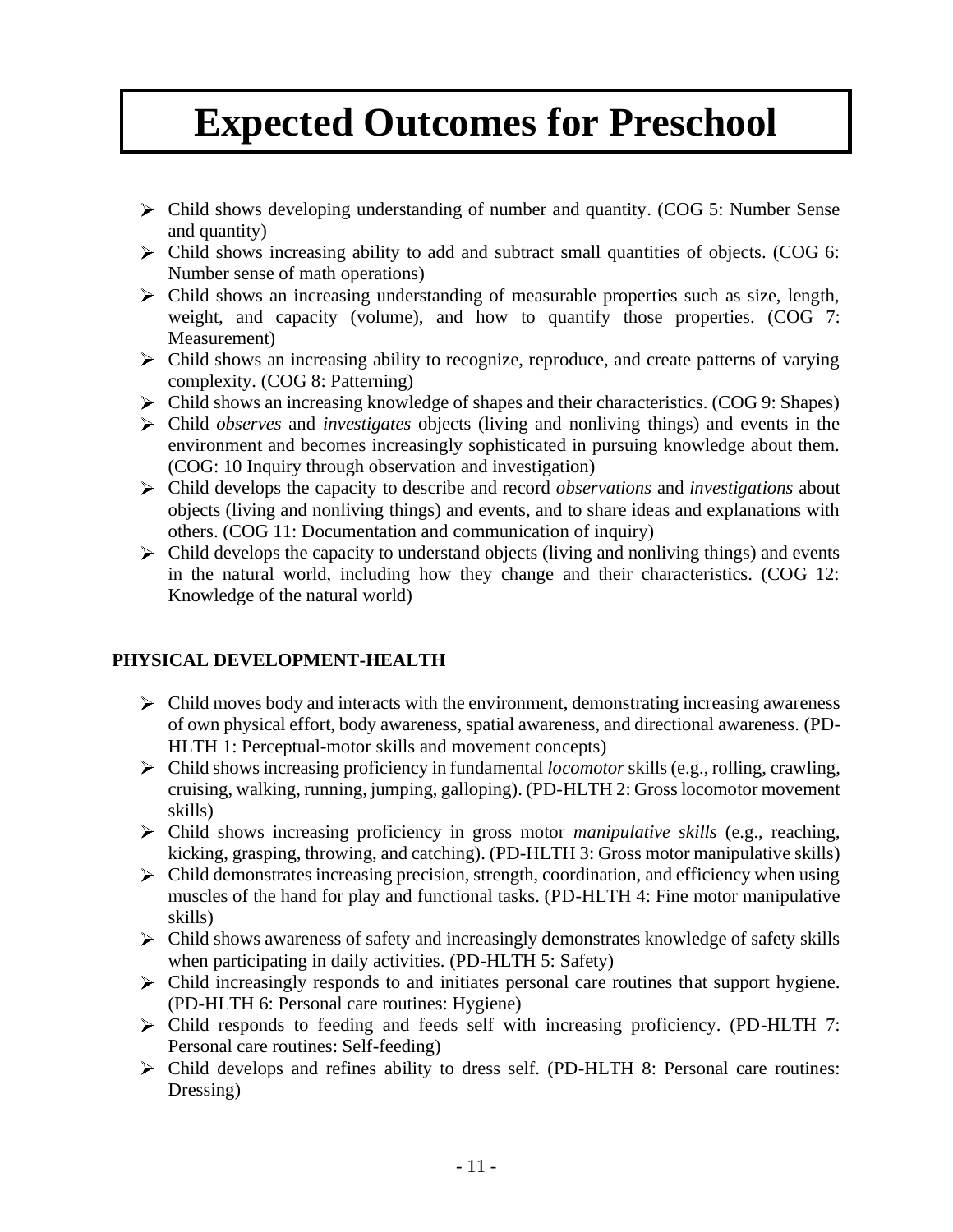- Child engages in physical activities with increasing endurance and intensity. (PD-HLTH 9: Active physical play)
- Child demonstrates increasing knowledge about nutrition and healthful food choices. (PD-HLTH10: Nutrition)

#### **HISTORY-SOCIAL SCIENCE**

- $\triangleright$  Child increasingly communicates or demonstrates awareness about past and future events and relates them to present activity. (HSS 1: Sense of time)
- $\triangleright$  Child demonstrates increasing awareness of the characteristics of physical environments and connections amount their attributes, including the people and activities in them. (HSS 2: Sense of place)
- $\triangleright$  Child develops an awareness of and concern for the natural world and human influences on it. (HSS 3: Ecology)
- $\triangleright$  Child shows increasing understanding of the needs of other children and is increasingly able to consider alternatives and to negotiate constructively in conflict situations. (HSS 4: Conflict negotiation)
- $\triangleright$  Child develops skills as a responsible group member in an early education setting, acting in a fair and socially acceptable manner and regulating behavior according to group expectations. (HSS 5: Responsible conduct as a group member)

#### **VISUAL AND PERFORMING ARTS**

- $\triangleright$  Child engages, develops skills, and expresses self with increasing creativity, complexity, and depth through two-dimensional and three-dimensional visual art. (VPA 1: Visual art)
- Child expresses and creates by making musical sounds, with increasing intentionality and complexity. (VPA 2: Music)
- Child increases engagement, skill development, and creative expression in drama. (VPA 3: Drama)
- Child develops capacity to respond, express, and create through movement in dance. (VPA 4: Dance)

### **Snacks and Meals**

Children should eat a solid breakfast before arriving in the morning. For our morning snack at approximately 10:00am, a snack calendar will be produced by the office with each family assigned a day to provide snack. Along with the snack calendar will be a list of suggested items. We do not want your contribution to be a financial hardship; therefore, please limit your expense to around \$15. This can be done by providing fresh fruit that is in bulk or on sale, bread, crackers, and cookies that contain flour as the first ingredient and any other food item that does not contain High Fructose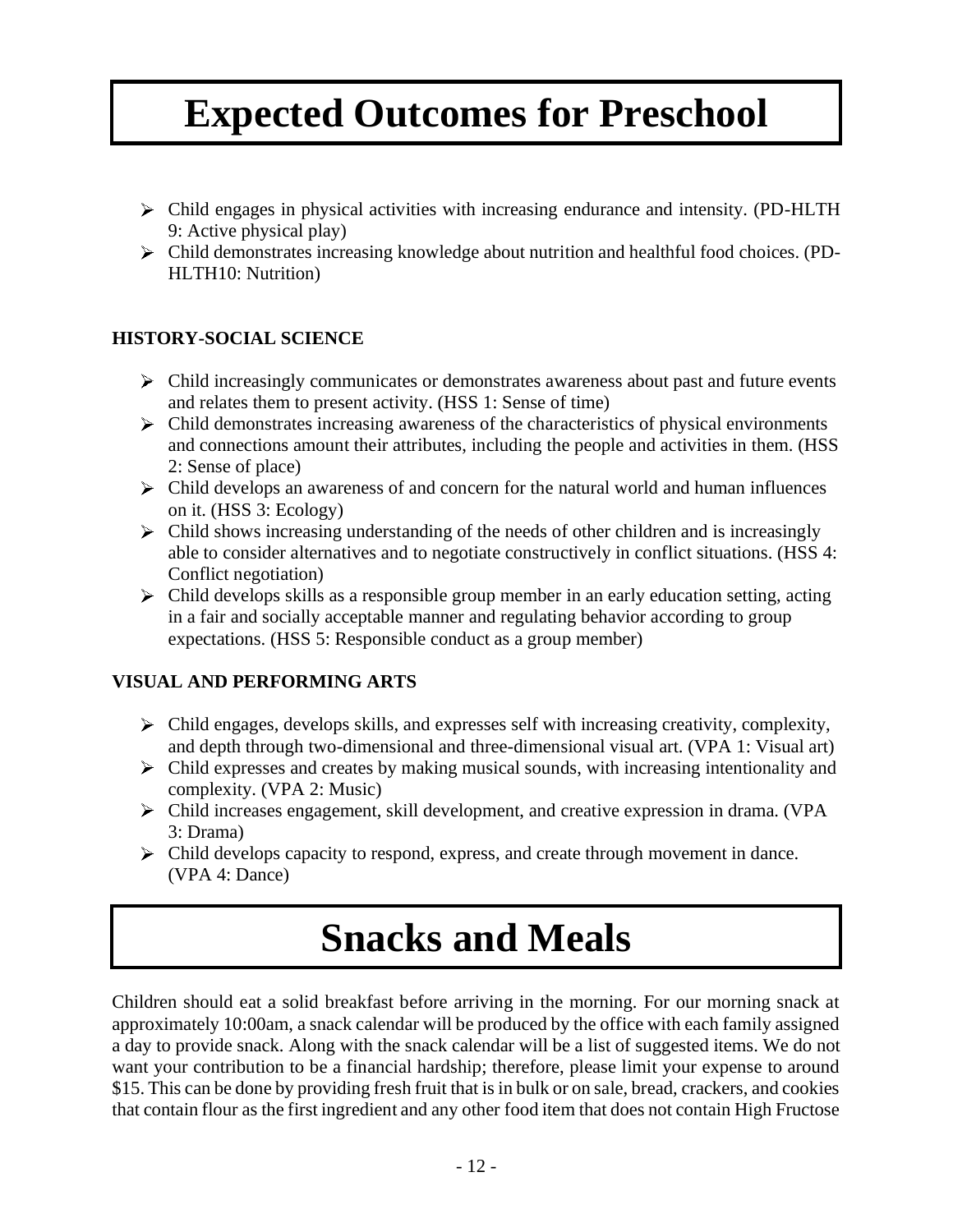### **Snacks and Meals**

Corn Syrup or Hydrogenated Oils. \*You will be asked to provide snack approximately 5-6 times per year.

All children will need to bring a lunch from home that can be stored in their cubbies. Lunches should be nutritionally complete; including protein, carbohydrate, fruit, and/or vegetable, and water, milk, or 100% juice. Please do not send chips, cookies, pudding, Jell-O, sugary fruit juices, or candy. It is recommended that an ice pack be placed in your child's lunch to avoid spoilage. A nutritious snack will also be provided in the afternoon for those children staying after 3:00pm.

New Life Preschool along with all of our children's ministries at New Life is **"peanut free"**. This means that we will not serve any peanut products, and we ask that you do not place any in your child's lunch; such as, peanut butter sandwiches, crackers, cookies, etc. You may replace peanut butter with soy butter, almond butter, sunflower butter, etc.

### **Nap Time/Rest Time**

Our naptime is from approximately 12:45 to 2:30 pm. Your child will be either in one of two groups: The "nappers" (2 - 4-year old's), will nap at 12:45pm. Nappers will be provided a cot and sheet. Parents must provide a blanket for their child, which will go home at the end of the week for cleaning. The second group of children is "resters" (4–5-year-olds). They will rest in another room, away from the nappers, but will be provided a mat and sheet and given an opportunity to fall asleep for about 30-45 minutes. Parents of four to five-year-old students may request that their child be a napper if they still sleep. All cots and sheets will be disinfected at the end of each week.

### **Clothing**

Preschool play is messy; therefore, children should wear comfortable clothes and shoes. NO OPEN TOED SHOES, RAIN BOOTS, OR CROCKS. Provide layers; t-shirt, sweatshirt, and/or jacket as our coastal weather fluctuates throughout the day. Please have girls wear shorts under their dresses. We also ask that extra clothing be kept in a one-gallon zip lock bag for your child in case of water play or other accidents.

Please provide your student with another set of clothing, a family photo, and a small stuffed animal in a one-gallon zip lock bag. This bag will be placed in your child's classroom emergency bag and will be used in the case of an evacuation.

\*\*ALL CLOTHING NEEDS TO BE LABELED, ESPECIALLY JACKETS\*\*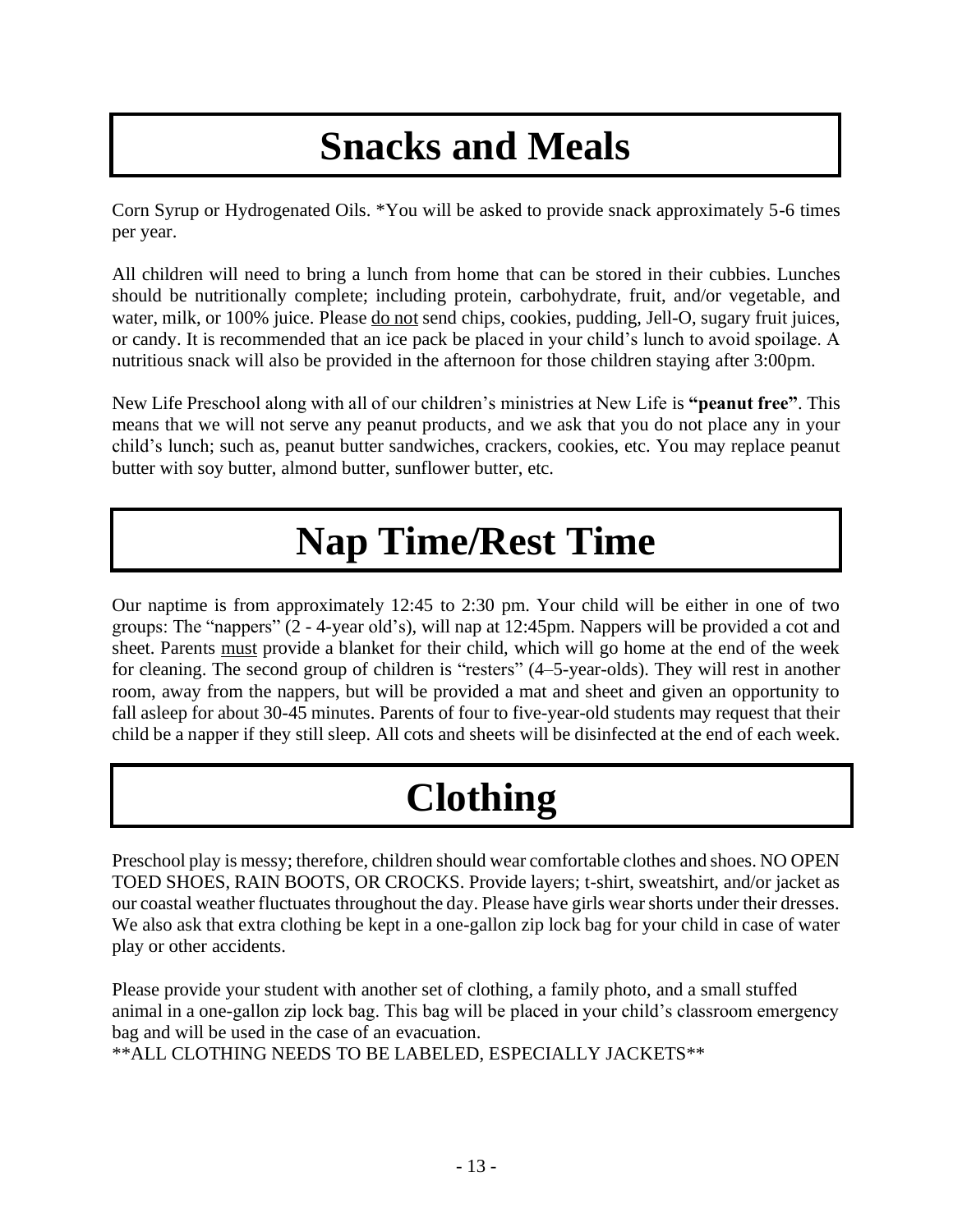### **Potty Training**

Children ages 2 to 3 years 6 months of age do not need to be potty trained in order to attend New Life Preschool. Children ages 4 years and over, and/or entering the Preschool and Pre-kindergarten classes, are required to be potty trained. We will work with children who are in the process of potty training. As a child begins showing signs of readiness, it will be necessary for parents and teachers to communicate regarding methods used at home and school. Please bring diapers and wipes for your child and we will store them in the changing area. Please put your child's name on both the diapers and wipes.

### **Sign In – Sign Out Procedure**

Each child must be signed in upon arrival and signed out upon departure by the child's parent or authorized guardian. If you desire someone other than yourself to pick up your child, a teacher must receive a signed document releasing your child to that specific person. This person should be prepared to provide proper identification in order for your child to be released. The State of California requires using your full signature; therefore, initials are not allowed. A child may be released to a sibling 14 year of age or older with a form of photo identification.

### **Wellness Policy and Assessment**

New Life Preschool is not licensed to accommodate sick children. We ask that you do not bring your child if he/she has any symptoms of illness. Our definition of sick includes: Green runny nose, red watery eyes, cough, fever, vomiting, and diarrhea, if your child has shown any of these symptoms within the past 24 hours, they are not allowed in school until symptoms have been absent for 24 hours. If your child becomes sick at school, he/she will be isolated from the other children and you will be notified to arrange for your child to be picked up immediately.

Upon your child's arrival to New Life Preschool, the greeting teachers will do a Wellness Assessment to see that your child is well and able to participate in preschool. They will look for green runny nose, red watery eyes, cough, fever, scratchy scalp as well as cueing in to areas such as separation anxiety from parents/guardians.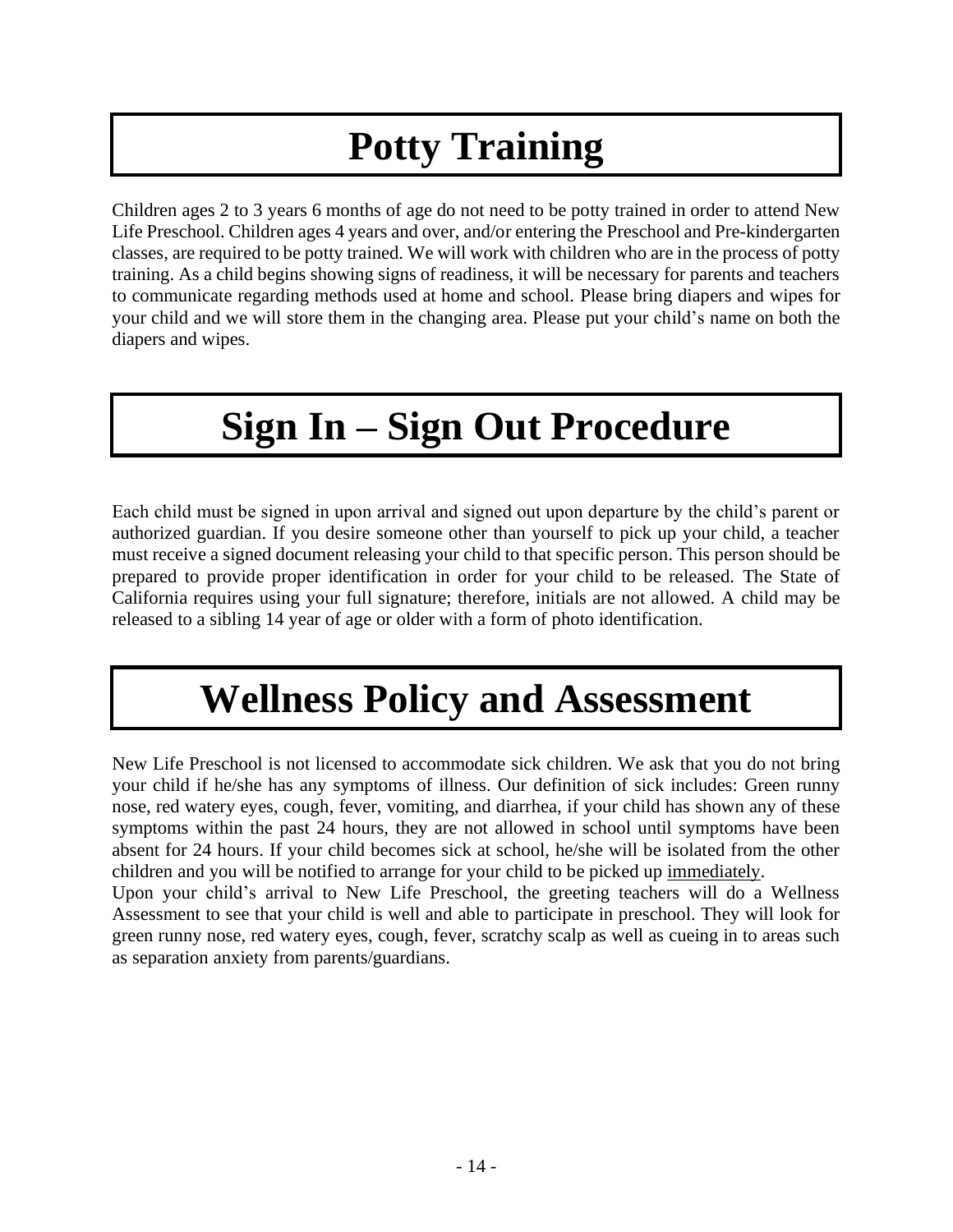### **Medication Dispensing**

If your child is required to take medication, you must complete a Medication Administration form provided by the teacher in room 2, the preschool office, or on the preschool website under FORMS. All medications must arrive in the original container and contain the prescription label in order for the staff to administer the medication. This includes sunscreen, cough medication, pain reliever, inhalers, and Epinephrine pens. Children requiring inhalers and/or Epinephrine pens must have a plan of action added to their child's file by the director and proper training given to staff. Storage of all medication will be in a locked container or cabinet inaccessible to children. If you would like the staff to apply sunscreen to your child during the day, you will need to provide a medication administration form which includes times of desired application as well as the sunscreen in the original bottle and labeled with your child's name.

### **Accidents and Injuries**

In the event of an accident while at Preschool, any injury will be treated, and an accident report will be completed and placed in your child's folder. The staff will immediately notify you if they have concerns about further treatment of the injury.

### **Notice of Withdrawal**

When withdrawing your child from preschool, please give a 30-day written notice to the assistant director, at which time your child's space in the classroom will be forfeited. If you want your child to return at a later date, a deposit will be required, but space will not be guaranteed and will be based on availability. ALL FEES BILLED MUST BE PAID BY THE CHILD'S LAST DAY.

### **Attendance**

If your child is unable to make it to class for any reason, or if you will be after 9:30am, please notify the Preschool Office at (805) 489-3575 or by email at children@newlifepismo.com or [courtney.crosson@newlifepismo.com](mailto:courtney.crosson@newlifepismo.com) as soon as possible. If your child has not attended for 5 consecutive days without any notification, your child's care will be terminated, and all fees will be due and payable.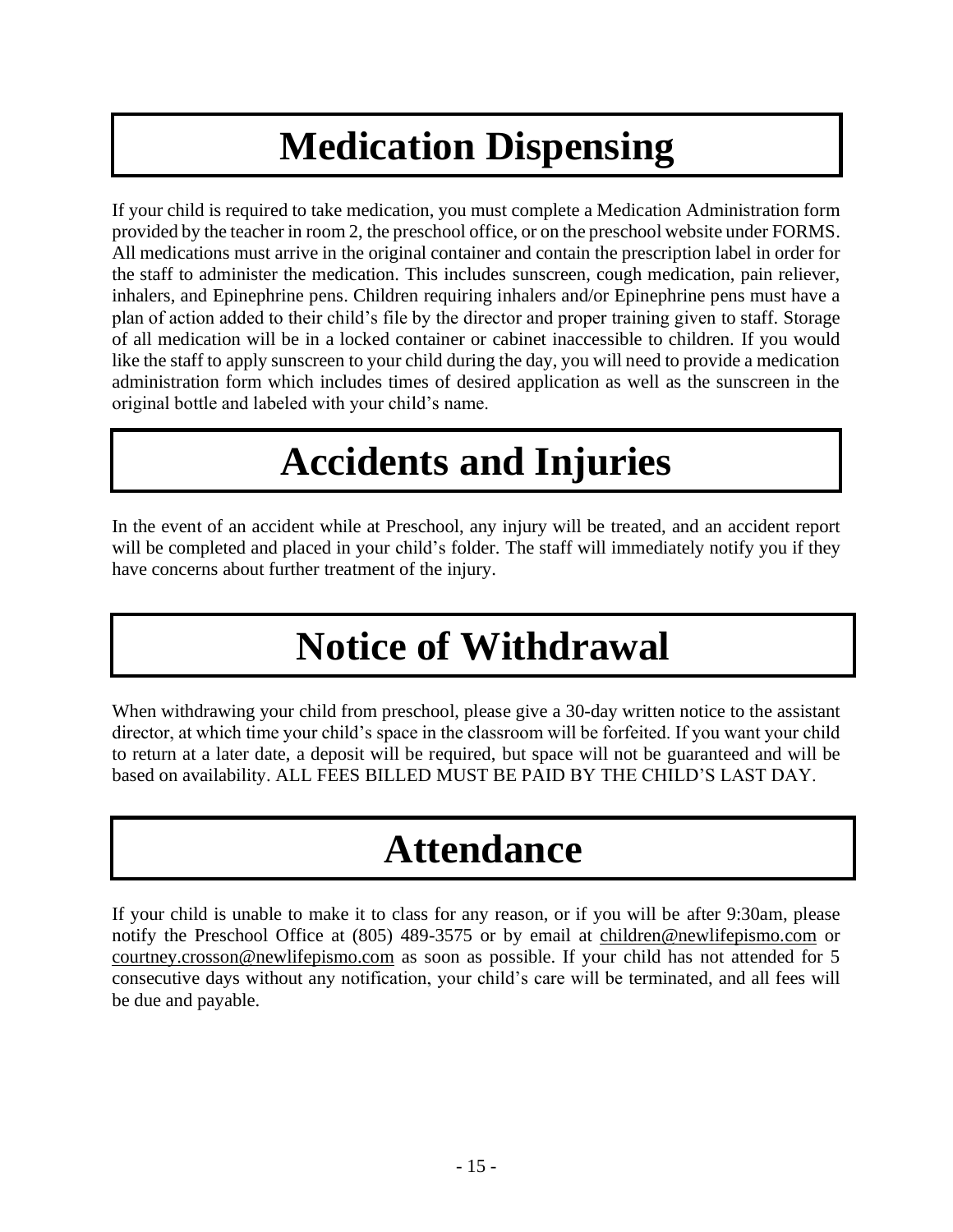### **Field Trips**

Children and teachers will be taking field trips to points of interest based on curriculum, season, or interest. We will use a New Life Church van driven by designated church drivers, to get to our destination. Parents are welcome to drive their own children and help chaperone on any field trip. You will be required to fasten your child's car seat in the bus for any field trip where they will be transported. No child will attend the field trip without a car seat unless the class is walking. If you choose for your child to not participate on a field trip, you'll need to make alternate arrangements for childcare, as alternate supervision may not be available.

### **Discipline Policy**

At New Life Preschool it is our goal to enrich your child's day by offering stimulating activities through play, which allows them to "learn by doing". We incorporate Conscious Discipline tools as a means of communicating with children, which is intended to empower their decisions while helping the teachers respond to behavior instead of reacting to behavior. If a child is observed disregarding classroom rules or injuring another child or a teacher, the following policy will be followed:

- 1. Address what they observed with the child and the child will be given the opportunity to choose to follow the rules or play in a different area, for example, "I saw you throw the block, the block is for building and it needs to stay on the floor, you can choose to play with the blocks on the floor or leave the block area".
- 2. If the child is having difficulty choosing, the teacher will choose for the child and then tell them they can choose next time. The child will be encouraged to make a choice to correct the behavior on their own, for example they may say, "I'll play with the blocks on the floor".
- 3. If the child does not choose to follow classroom rules and another incident occurs, the teacher will choose another area of play for the child, and the rules will be reviewed again, (ex. no throwing toys, no hitting, etc.).
- 4. If the child's undesirable behavior continues, the assistant director will be notified of the incident in writing, and it will be reviewed, (keeping in mind the environment in which the incident occurred, the developmental stage of the child, and the age of the child).
- 5. If the teacher and assistant director feel that their influence and the above procedures have not been successful, the parents will be notified, and a conference will be scheduled.
- 6. At the conference the teachers and parents will devise a plan to help the child succeed.
- 7. If all methods have been exhausted without success, a letter of last opportunity will be given.
- 8. Should one more incident occur, the child's care may be immediately terminated.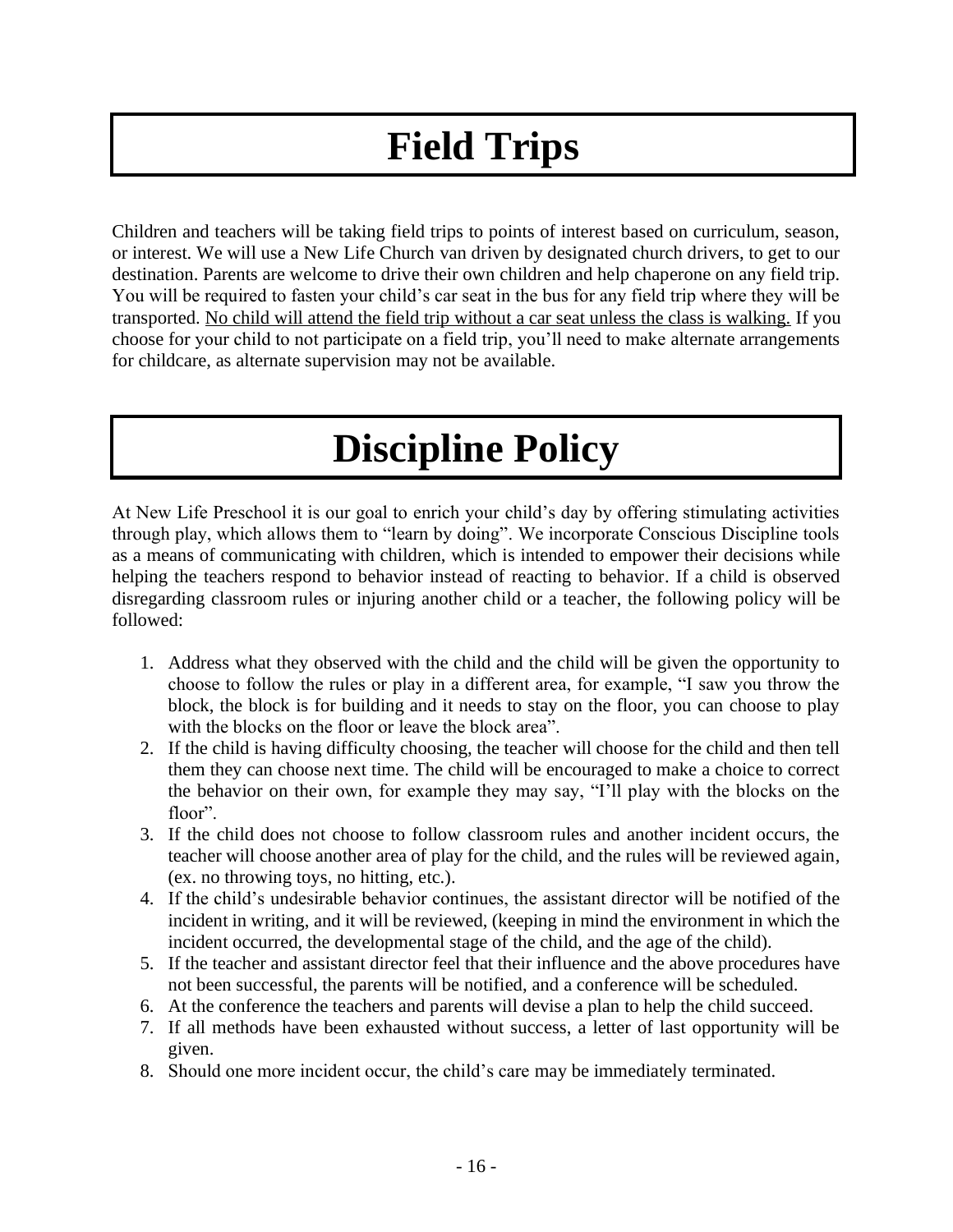### **Parent Involvement**

We will do everything to make your experience at New Life Preschool a positive one, and we hope that your child's success will be strengthened by your involvement.

In order to make our program successful, we need your involvement and support! If you have any special talents or hobbies you'd like to share with your child's class, please let us know. Join us for a field trip, be a special speaker, or feel free to participate as a volunteer in the classroom. We encourage parent participation as much as possible!

### **Fee Schedule**

See schedule of fees attached as addendum A.

### **Additional Fees**

Additional fees are charged for the following items and may appear on your monthly bill if they apply:

- A \$50.00 late charge for tuition that is not paid by the  $10<sup>th</sup>$  of the month.
- An additional hourly charge of \$8.00 per hour if you had pre-arranged an early drop-off or a late pick-up with the assistant director. (A child can "switch" days within the same month if they will be absent with the assistant director's approval at no additional charge; excludes holiday or in-service closures).
- A \$1.00 per minute charge will be assessed if your child was dropped off or picked up before or after their scheduled time without pre-arrangement with the assistant director.

### **CAP/SLO**

Community Action Partners of San Luis Obispo County (CAP/SLO) is an entity of the Department of Social Services. In order to qualify for tuition assistance, parents must qualify through CAP/SLO. Once established, CAP/SLO will mail New Life Preschool a new Attendance Sheet by the 1<sup>st</sup> of every month; these Attendance Sheets act as our "pay check". Each day your child attends preschool; the Attendance Sheet is to be completed with time in and full signature, and time out and full signature. If he/she is absent, then the reason for absence must be completed with the date, and a full signature.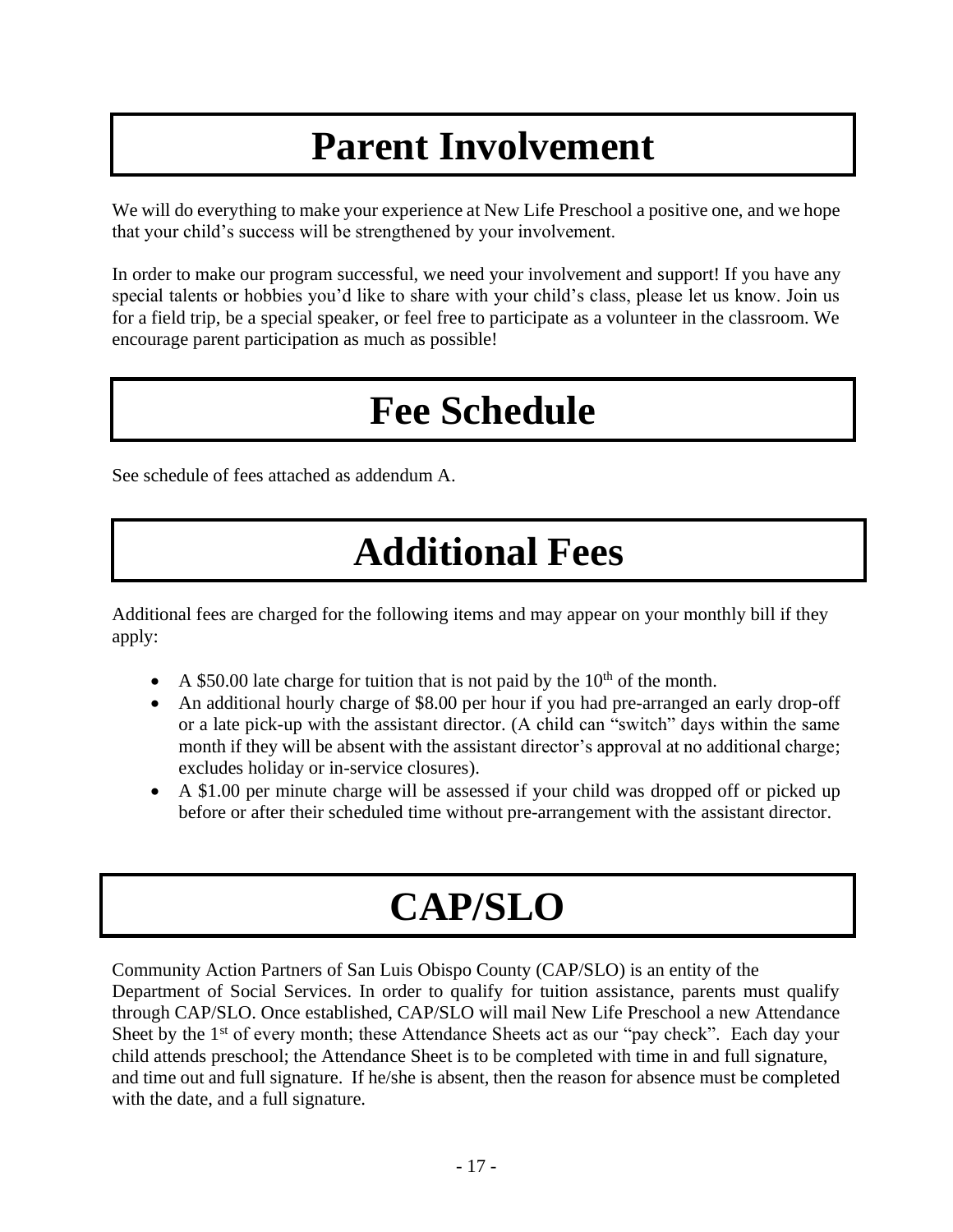### **CAP/SLO**

CAP/SLO allows for a limited amount of paid days for vacation and for illness; therefore, if all vacation and sick days have been exceeded, you will be responsible for payment of any future absences.

If your child is absent for five consecutive days or more, a doctor's note is required to accompany the Attendance Sheet.

Throughout the month, please take a moment to review the Attendance Sheet for any missing times and signatures. If your child is absent toward the end of the month, it is your responsibility to come to the school and complete the Attendance Sheet prior to the next month.

CAP/SLO requires that they receive the Attendance Sheet by the 5<sup>th</sup> of each month in order for us to be paid by the  $24<sup>th</sup>$  of that month. If CAP/SLO receives the Attendance Sheet after the  $5<sup>th</sup>$ , we do not get paid on time. If the Attendance Sheet is not complete, and as a result can not be mailed out on time (by the  $4<sup>th</sup>$ ), you will incur a \$50 late fee that you will be responsible to pay within 10 business days. If you have any questions regarding this policy, or any other CAP/SLO policies, please do not hesitate to contact the director at 489-3254, Ext. 606 or CAP/SLO at 541- 2272.

### **Evacuation Policy**

Nuclear Emergency Plans have been developed for the County of San Luis Obispo that will be put into effect at any time the welfare of the people in the county could be affected.

If the Early Warnings system sirens sound a loud/steady tone for 3 to 5 minutes, we will tune to the radio Emergency Broadcast System station 920 or 1500 on the AM radio dial.

If we are asked to take shelter, all children will be kept indoors with windows and doors closed and ventilating systems turned off. This will remain in effect until notified to do otherwise.

In the case that New Life Preschool has been told to evacuate by the Emergency Alert System (EAS), we will take your child/children in the New Life vehicles to the Santa Barbara County Fair park located at 937 Thornburg, Santa Maria. (From New Life Preschool; take the southbound 101, to the Stowell Road exit. Drive west to Thornburg; turn right to the Santa Barbara County Fair park.) The phone number is (805) 925-8824. Preschool staff will stay at the Fair park until all children have been picked up.

### **Anti-Discrimination Policy**

New Life Preschool admits students of any race, color, faith, national and ethnic origin to all the rights, privileges, programs, and activities generally accorded or made available to students at the school.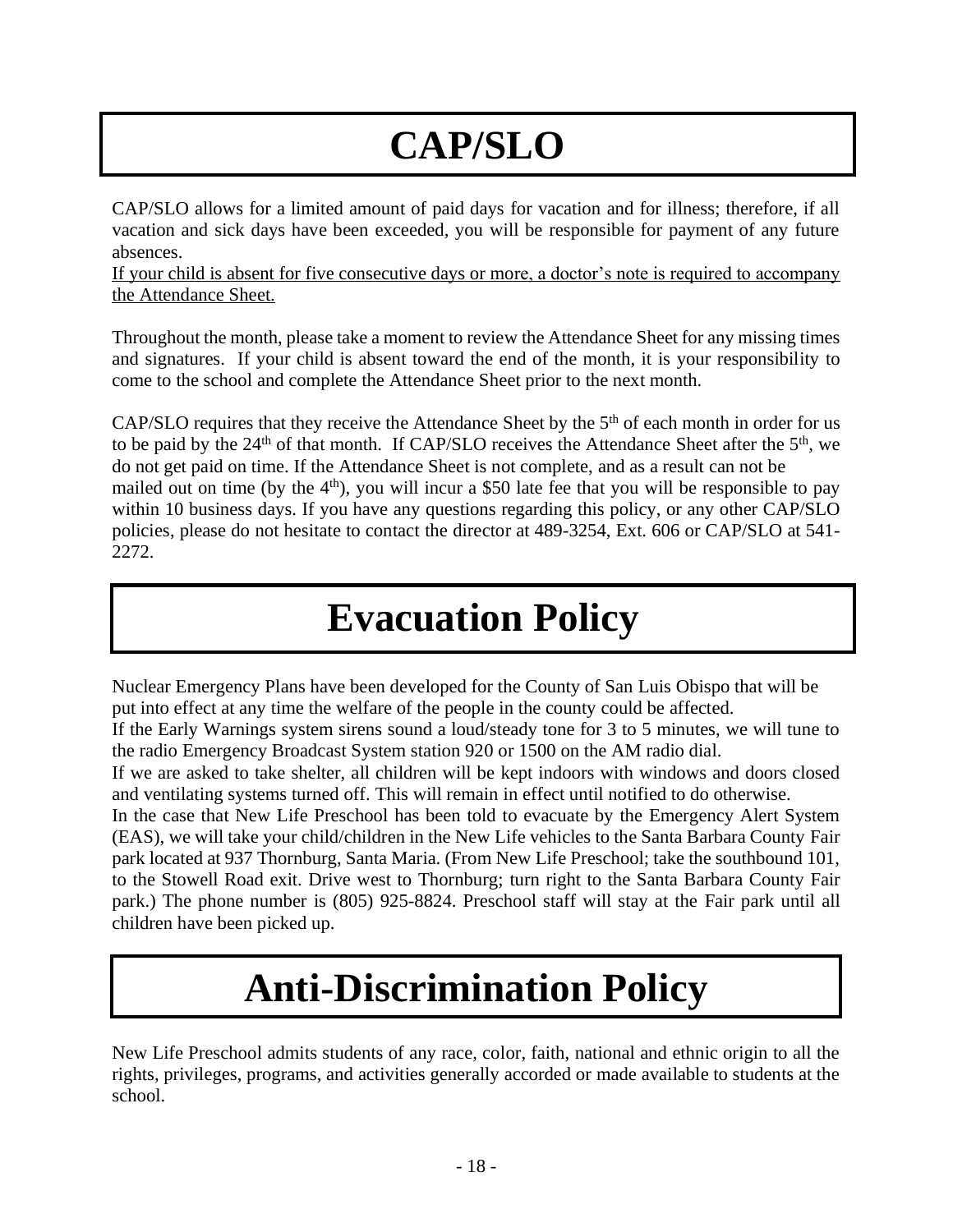### **Other Important Information**

#### Right to Interview

Under regulation 101200(b) of the Manual of Policies and Procedures for Child Care Centers, The Department of Social Services has the authority to interview children or staff without prior consent. (1) The licensee shall ensure that provisions are made for private interviews with any children or staff members. Regulation 101200(c) states the Department has the authority to inspect, audit, and copy child or childcare center records upon demand during normal business

hours. Records may be removed if necessary for copying. Removal of records shall be subject to the requirements in Sections 101217(c) and 101221(d).

#### Mandated Reporting

Section 11166 of the Penal Code requires any child care custodian, who has knowledge of or observes a child in his/her professional capacity or within the scope of his/her employment who he/she knows, or reasonably suspects has been the victim of child abuse, sexual abuse, emotional abuse, or child pornography, to report the known or suspected instance of child abuse to a child protective agency immediately.

This handbook is provided to communicate New Life Preschools policies. These policies are subject to change at any time with a 30-day notice.